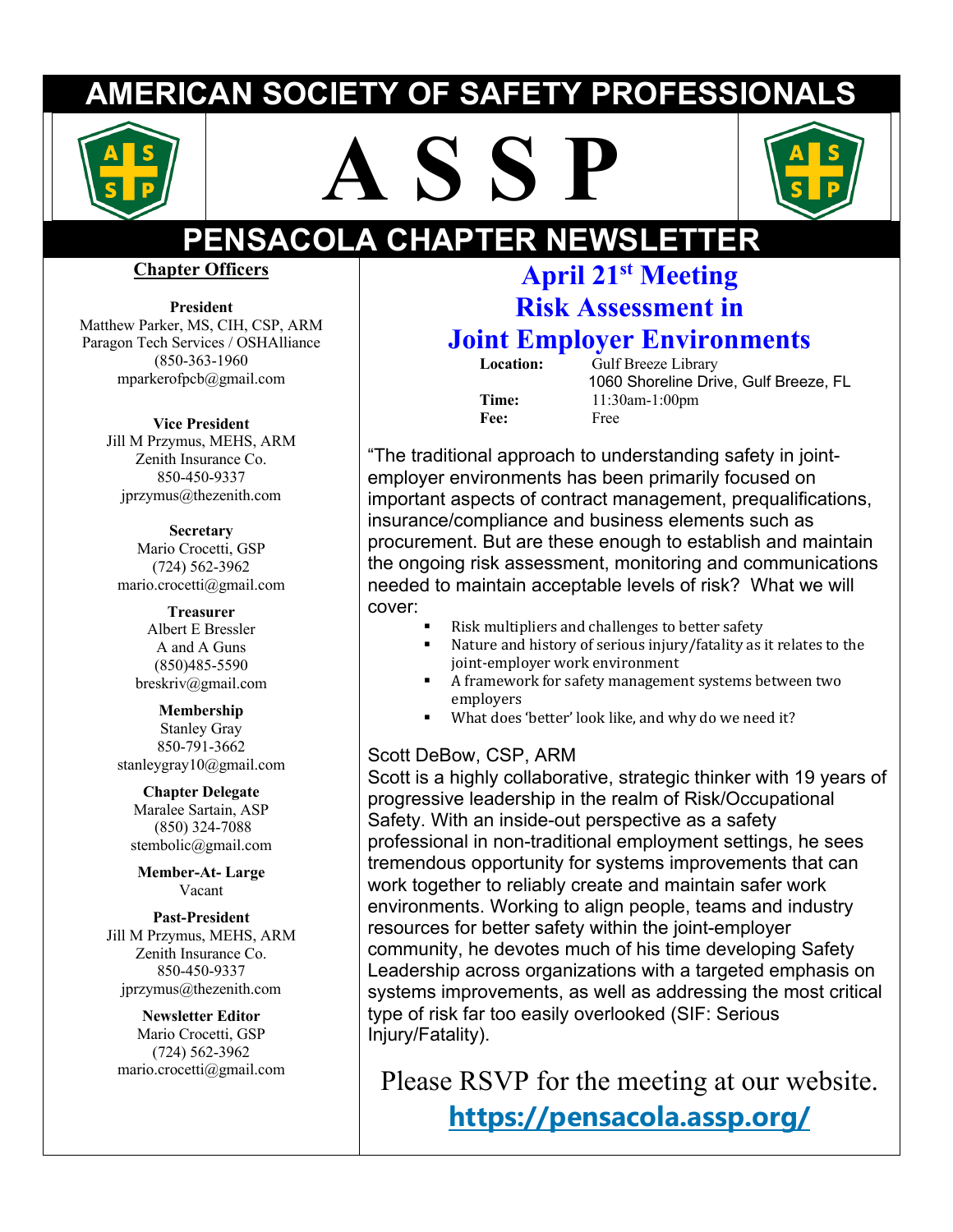#### **IH Corner OSHA NEP for Heat Stress**

OSHA announced the first ever National Emphasis Program (NEP) intended to protect U.S. workers from heat illnesses and injuries. The NEP went into effect on April 8 and will remain in effect for three years unless canceled or replaced by a superseding directive. Heat illness affects thousands of workers each year, and reducing heat-related illnesses and injuries in the workplace is a top priority for OSHA

"The three-year average of workplace deaths caused by heat has doubled since the early 1990s," Walsh said. "These extreme heat hazards aren't limited to outdoor occupations, the seasons or geography. From farm workers in California to construction workers in Texas and warehouse workers in Pennsylvania, heat illness—exacerbated by our climate's rising temperatures presents a growing hazard for millions of workers."

The NEP is intended to improve OSHA's enforcement and compliance efforts related to heat and will involve the agency proactively initiating inspections in more than 70 high-risk industries when the National Weather Service issues heat warnings or advisories in local areas. On days when the heat index is expected to be 80 degrees Fahrenheit or higher, OSHA inspectors and compliance assistance specialists will also provide outreach and technical assistance to stakeholders in high-risk industries, including unions and employers. Agency inspectors will identify and address heat hazards during inspections of workplaces in all industries, including those not targeted in the NEP.

Need a good IH? Matthew Parker, MS, CIH, CSP, ARM 470-636-1960

#### **Presidents Message**

Hey everyone. Spring has sprung and the tourists have returned. Our last meeting was on St Patricks Day and we had a good showing. There were 11 people registered. That's a record for this chapter year. Let's beat it this month. Our next meeting is April 21st. IT WILL BE THE LAST TECHNICAL MEETING of the chapter year. Our topic and speaker are presented on the first page of this newsletter, so I won't repeat it here. Please try to attend. The chapter needs your active support.

We did hold a meeting in Tallahassee on March 25th. Our speaker (Alfie) was from the National High Magnetic Filed Laboratory at FSU. He spoke on the topic of Safety Culture and Personal Risk Tolerance. It was good. We had 6 ASSP attendees and the Florida School Board Insurance Trust invited their Safety Officers from the the entire state via webinar. Our next meeting will be May 6th and I will be speaking on "Mold - Fact AND Fiction. And Just FYI, we have been invited by the Mag Lab for a tour in the fall. Come to a meeting if you want to get on the list.

Our slate of officers for there 22/23 chapter year was announced in a previous communication. None of the positions are contested, so the election will be by acclamation. Our bylaws allow a voice vote when there is only one candidate, so we will request approval of the slate by electronic survey starting on May 1st. The election will close May 15th, so that we can report our officers to National before the end of the chapter year. The slate of nominees is: President - Wendy Perez Vice President - Mario Crocetti Treasurer - Al Bressler Secretary - Open

If you can serve as Secretary please notify Stanley Gray ASAP. (stanleygray10@gmail.com). And please don't think that you don't have the time. I was an officer in three different organizations this last year. I was President of the Pensacola ASSP; Chairman of the National AIHA Safety Committee; and President Elect of the Florida AIHA. You CAN do it!!!

The House of Delegates vote did not go my way. I recommended a "no" vote on the conversion of the House of Delegates to an Advisory Committee. But the chapter members voted "yes", and I instructed our delegate to record a "yes" vote in the House of Delegates. Our delegate (Maralee) will roll into the role of our representative on the Advisory Committee. As a committee, the members will discuss business items for the ASSP Board of Directors, but any actions will be limited to recommendations for the Board to consider. We have lost our veto power over the Board.

The House of Delegates vote also included a provision regarding approval for the Society to pursue the sale of the headquarters building. I recommended a yes vote on this issue. The chapter members approved this motion as well, and Maralee voted accordingly in the HOD. This will allow the ASSP to sell the building and relocate to a rental property. This will result in significant equity earnings, increased operating funds, and balance sheet improvement.

Wendy will be working on speakers for the next chapter year (Sept 2022-May 2023) soon. If you would like to be a speaker for a future chapter meeting please let her know. at wrperez13@gmail.com. I will roll to the position of Past President and will remain engaged with the Chapter. I truly believe that chapter meetings offer an opportunity to network, develop, and socialize with like-minded professionals. Please don't let the internet take this personal interaction away. We will all be less for it, if it does.

Lastly, our May meeting is going to be a chapter social. Neil Thorsen has invited us on his boat for a sunset cruise. But he can only fit 15 passengers. We will initially be limiting participation to those that have attended at least one meeting this year. Any remaining "seats" will be announced closer to the event. Hope to see you there. My personal thanks to Neil for his gracious offer for this event.

Respectfully submitted Matthew Parker MS, CIH, CSP ARM President Pensacola ASSP 21-22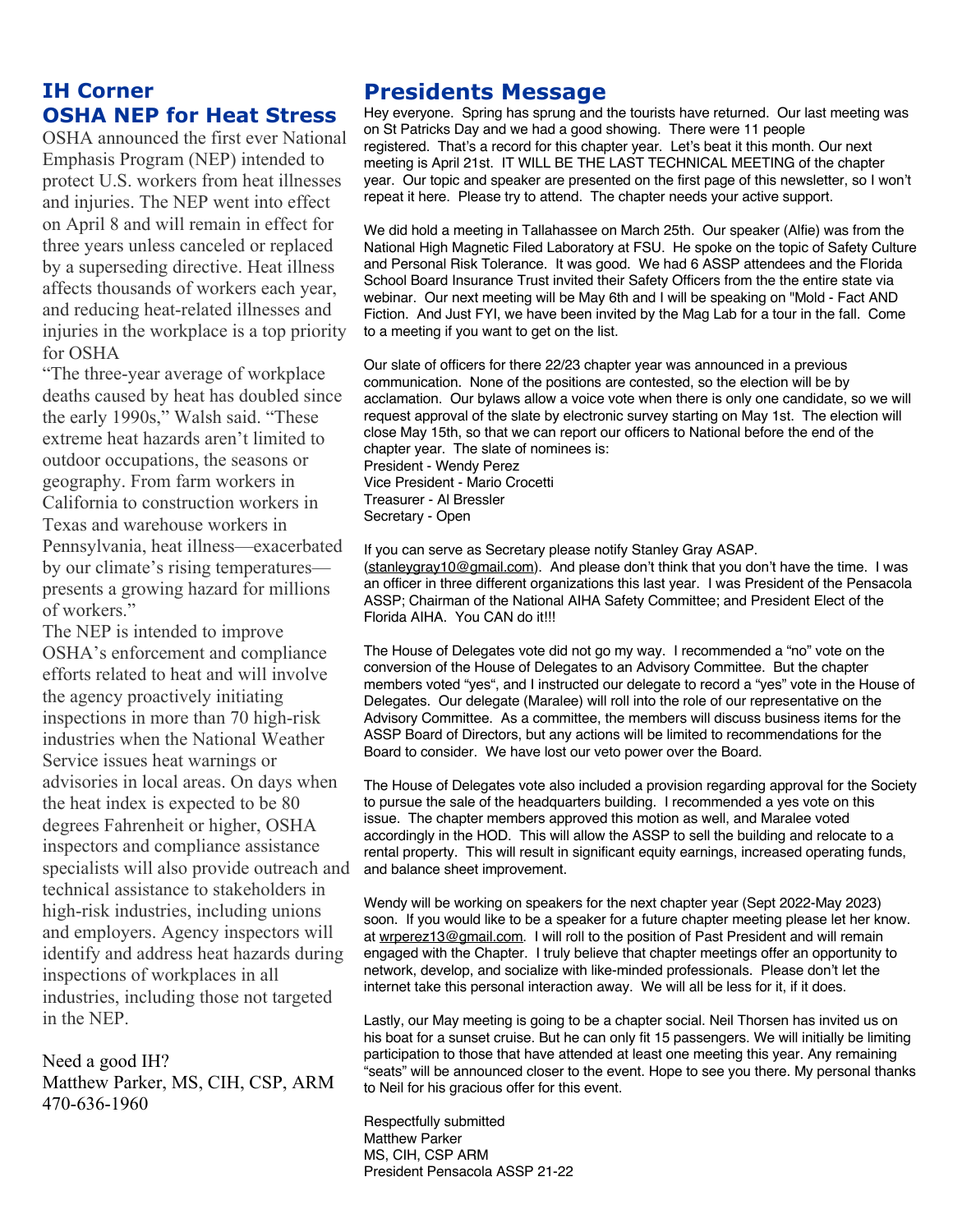## ASSP PENSACOLA CHAPTER NEWSLETTER

#### **Membership Benefits**

ASSP is where OSH professionals find a vibrant community, one that helps them grow professionally through education, networking and advocacy for the profession. Through our member communities, ASSP connects OSH professionals across all industries, genders, generations and ethnicities, and enables them to engage with one another on a global scale. Safety Education and Training, Safety Publications, Career Support, Safety Advocacy, Safety Standards, Student Resources, Member Recognition. If you need some hints on convincing your boss, click here. https://www.assp.org/membership/benef its-qualifications/employer-justification

## **Membership Information**

Ready to join? You can apply online: https://store.assp.org/PersonifyEbusiness /Membership/Join-ASSP

## **Jobs**

http://jobs.assp.org/ https://jobs.bcsp.org http://www.ehscareers.com https://pensacola.assp.org

If you have an opening at your organization you would like to share with the chapter and have posted for members to view, let Mario Crocetti or Matthew Parker know. Openings will be shared with ASSP Pensacola Chapter members prior to being shared to the chapter website or LinkedIn page.

## **Future Meetings: Third Thursdays**

**May 18th, 2022 Sunset Cruise PCola Bay You must have attended a meeting this year (Sep 21-April 22) to join us.** 

#### **Tallahassee Meetings**

Attention Tallahassee Members. We will be continue supplemental meetings at your end of the Chapter territory this year. See the President's Message for date and topic info. We will continue these next chapter year. If you know a location for the meeting or have an idea for a speaker or topic, contact Matthew Parker.

### **Photo of the Month**



**Handsfree????**

## **Open Call for Speakers**

We are seeking suggestions, ideas, recommendations, proposals, hints, etc. for speakers for the ASSP meetings. Please contact us with your thoughts!

#### **Newsletter Information**

Please forward this newsletter to any other in the chapter area that might be interested. If you wish to be added to our mailing list, please email mario.crocetti@gmail.com

#### **Quote of the Month**

""Two things are infinite: the universe and human stupidity; and I'm not sure about the universe."

Albert Einstein